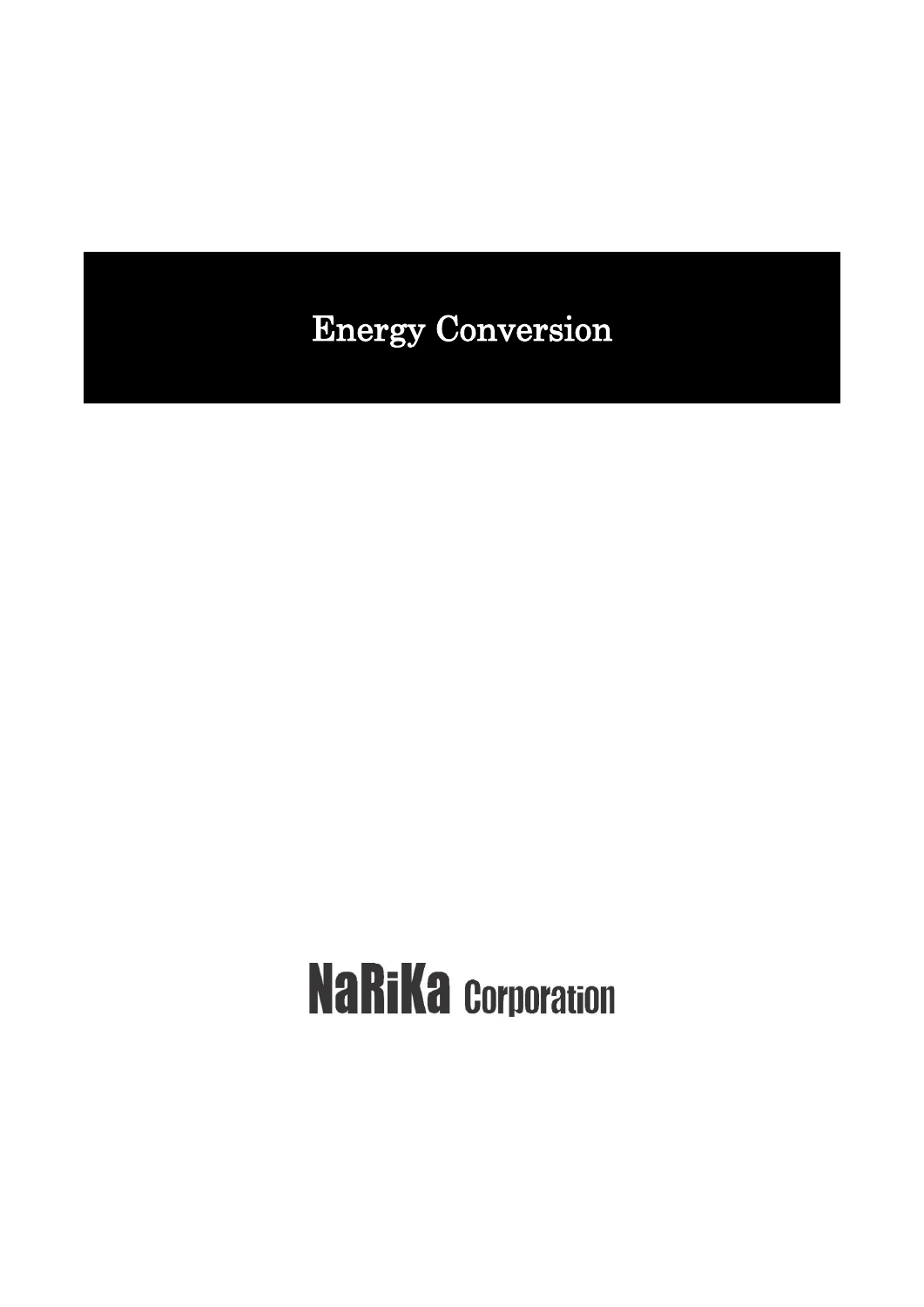

#### 1. Learning Outcome

We are living our lives by using various electrical appliances like home lights, refrigerators, TVs, radios, microwaves, cell phones, transceivers, flashlights and more. In this unit, through the experiment of energy conversion, teachers **provide** the learning opportunities for students to understand that kinetic energy can be converted into electric energy, while electric energy can be converted into light, thermal and sound energy.

Furthermore, teachers demonstrate the interactions of two GENECONs for the correlation between power generators and motors addressed in the previous unit, so that students realize power generator converts kinetic energy into electric energy that would drive motor(s) to produce kinetic energy.

#### 2. Learning Flow



#### 3. Preparation for Experiment

In this unit, use the instrument as follows. Instrument to be used (per each student)

| • GENECON DUE (for Teacher's use) | B10-2632-W0 |
|-----------------------------------|-------------|
| • GENECON V3 (for Students' use)  | B10-2634-W0 |
| $\bullet$ GENECON Light Box       | B10-2700-W0 |

#### 1. What's GENECON

Genecon is a user-friendly hand-held DC (Direct Current) generator extremely useful for the power generation to be used for experiments of energy conversion and electrolysis of water.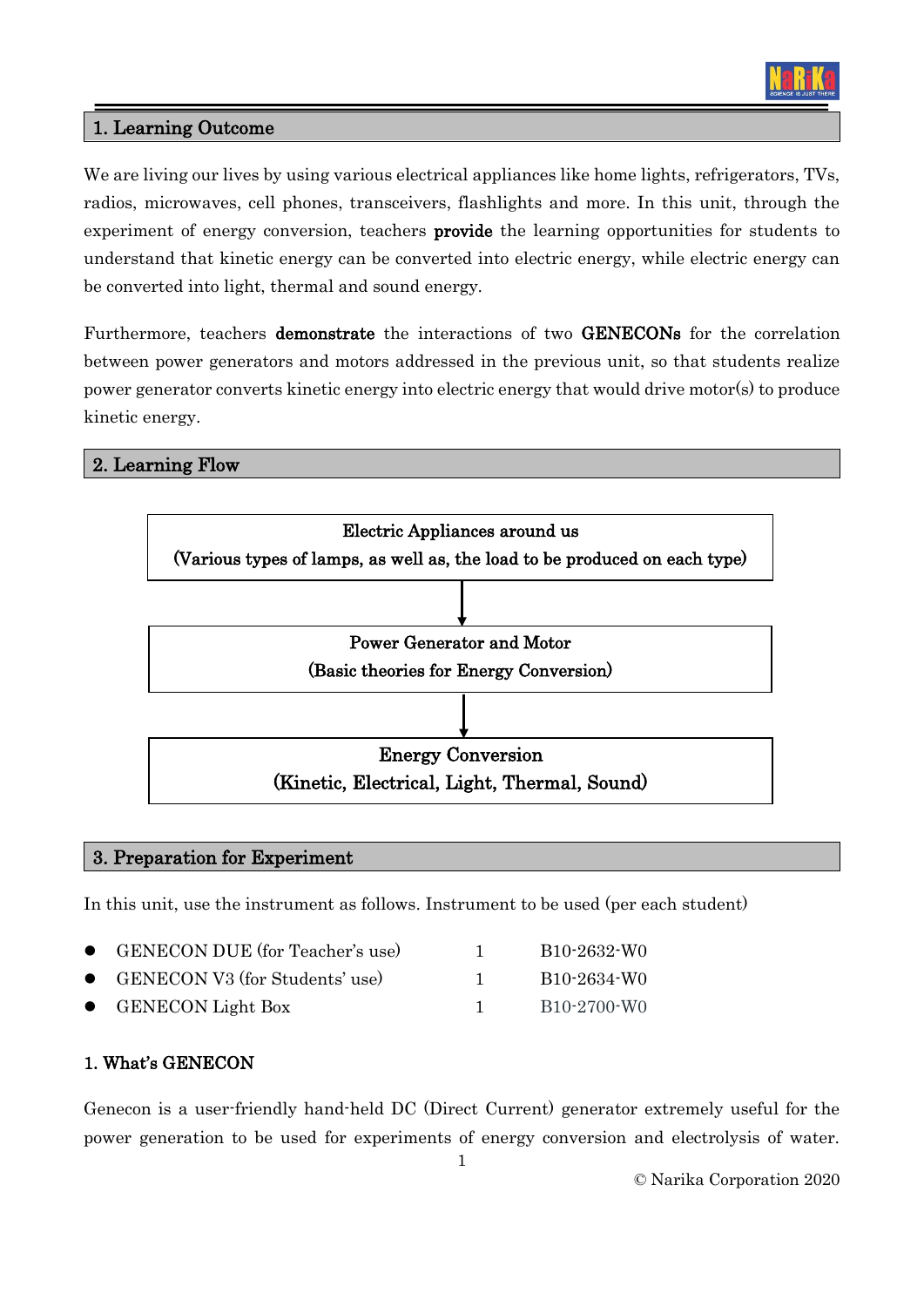

Genecon DUE produces (up to) approx. 12V DC only by turning the handle. Genecon V3 produces (up to) approx. 3V DC only by turning the handle. Genecon is a power generator specialized for the educational use to self-produce electricity.

Genecon is quite simply designed with the built-in motor inside that works to generate power. Students may realize the structural interaction of embedded motor, gears, shafts and handle through the transparent body. Teachers may easily instruct the students about the identical/interchangeable correlation between "motor" and "generator".

#### [Note]

Specifications differ between Genecon V3 and Genecon DUE. In case lighting a miniature bulb 6.3V type, use Genecon DUE instead of Genecon V3. Otherwise, the bulb would be shortly broken.





GENECON V3 (DC3V Type) GENECON DUE (DC12V Type)

[Specification]

|                              | <b>GENECON V3</b> | <b>GENECON DUE</b> |
|------------------------------|-------------------|--------------------|
| Available generating voltage | approx. 3V        | approx. 12V        |
| Most suitable bulb           | 2.5V Type         | 6.3V Type          |

# 2. What's GENECON Light Box Ⅱ

This is an experimental apparatus to light each of three types; incandescent lamp, fluorescent lamp, and LED (light-emitting diode) lamp, by using Genecon DUE, and then, to compare the heaviness of Genecon handle (e.g. to feel how much differently loaded) in either case of lighting the incandescent lamp and fluorescent lamp. Also, by comparing the incandescent lamp and LED lamp, which is being equipped with the latest electronics technology, students would further be interested in issues of the energy consumption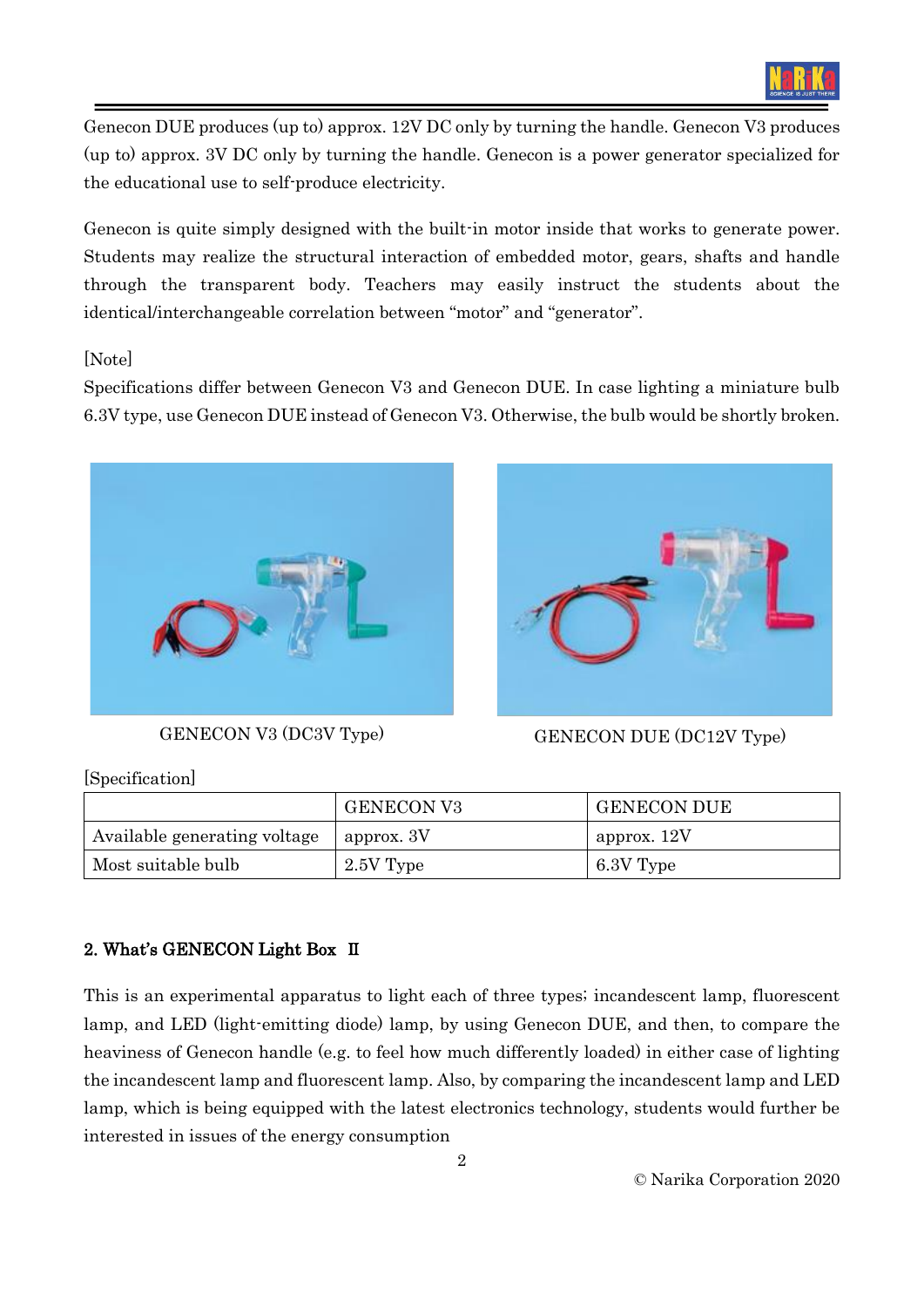

[Specification]

Input: DC 12V Size: 245 x 175 x 100 mm Incandescent lamp: 12V 20W LED lamp: 10~15V 2.5W

# [Note]

1) This apps is designed to be used exclusively in combination with Genecon DUE. Hence, Genecon V3 is not adequate for this apps.

2) Don't plug in the apps directly to wall socket  $(AC100V \sim AC240V)$  as it might catch fire.

# 4. Background Topics

# 1. Electric light around us

We are using electric light in our daily lives. Let's try to recall what types of lights you know. Let's try to think about differences in the light types. Below are some of the typical types of electric lights.



(1) Normal incandescent lamp



(2) Fluorescent tube lamp (3) Normal LED lamp







3 (4) Miniature light bulb (5) Compact fluorescent lamp (CFL)



(6) Various types of LED lamps

© Narika Corporation 2020

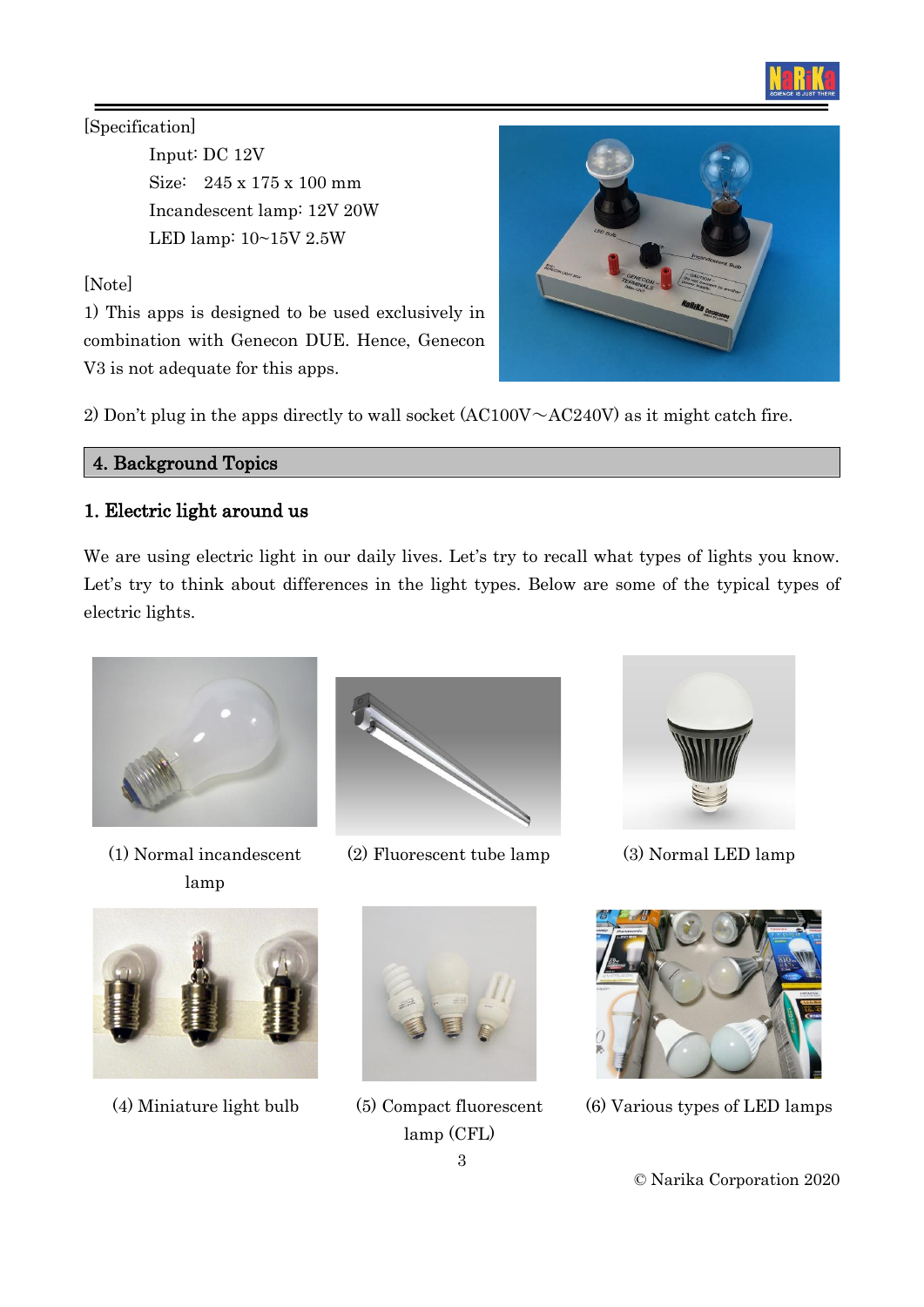

#### Q1. What types of electric lights do you use at home?

This question is to raise the awareness of the students that they are using a lot of types/number of lamps in their daily lives, because there must be various types of lamps in their houses. It is highly recommended for teachers to denote lamps used in their schools and/or shopping centers.

#### Q2. Let's try to summarize features of each type of lights written below.

```
- Incandescent lamp - Fluorescent lamp - LED lamp
```
At the beginning of the class, teachers should ask students to describe what they have in mind no matter what they are. Then, at the end of the class, teachers should ask students to describe what they learned correctly. This enables the teachers to evaluate the progress and level of proficiency of the students. For the detail, see the reference information shown below.

#### [Reference Information 1] Structure and feature of Incandescent lamp

An incandescent light bulb, incandescent lamp or incandescent light globe is an electric light which produces light with a filament wire heated to a high temperature (2200~2700 ℃) by an electric current passing through it, until it glows (See the right-hand figure and photo). The hot filament is protected from oxidation (if being exposed to air) with a glass or quartz bulb that is filled with inert gas (Nitrogen or Argon) or evacuated.

Features of Incandescent Lamp are 1) warm color, 2) evolution of heat and 3) infrared-rayemitting, etc.



①Bulb、②Inert gas、③Filament、④⑤Lead-in wire、 ⑥Suspender、⑦Mount、⑧Lead-in wire、⑨Ferrule、 ⑩Insulant、⑪Center electrode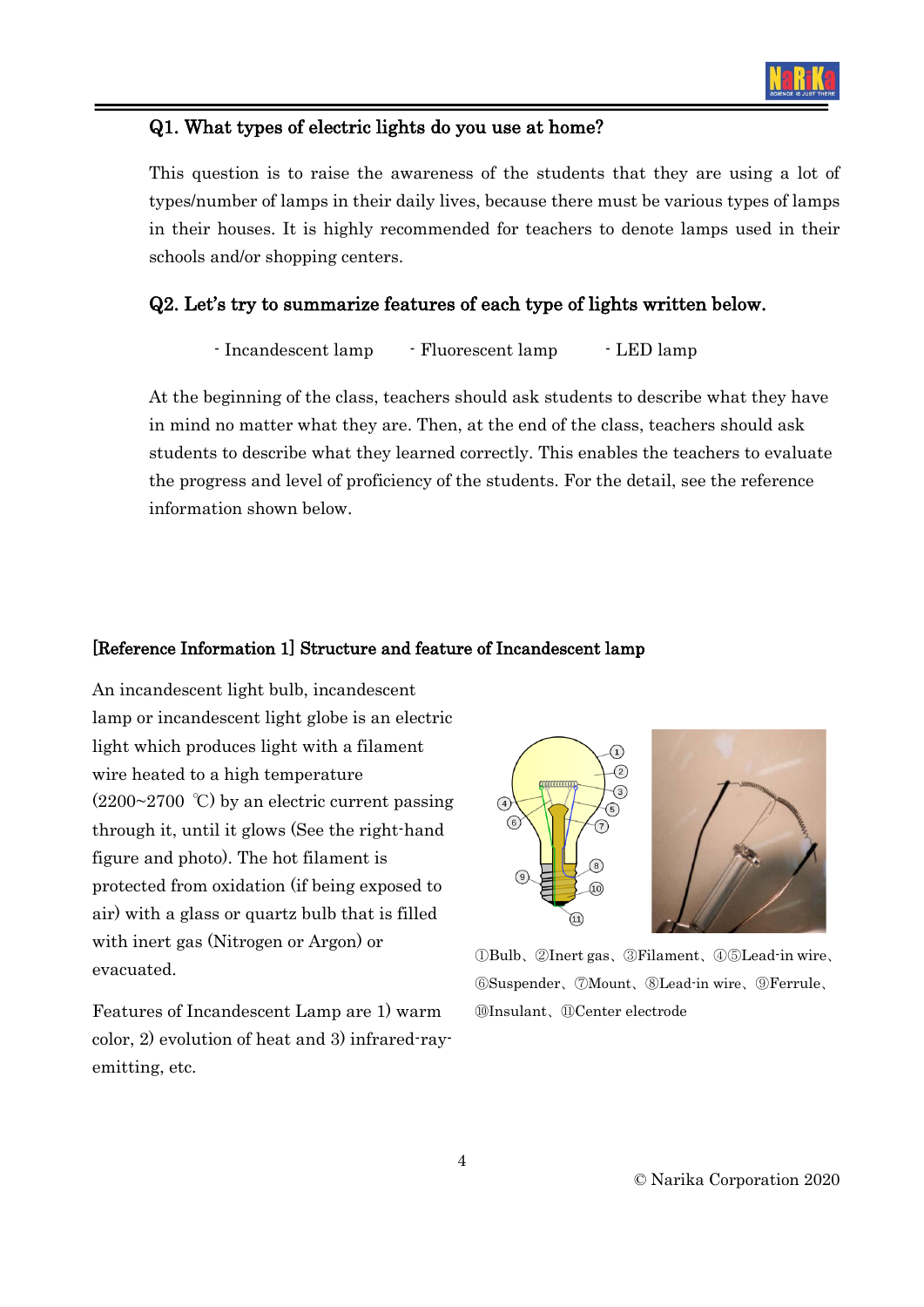

#### [Reference Information 2] Structure and feature of Fluorescent lamp

A fluorescent lamp or fluorescent tube is a low pressure mercury-vapor gas-discharge (containing a slight amount of Argon) lamp that uses fluorescence to produce visible light. An electric current (a large amount of electron is discharged from the emitter on the heated filament) in the gas excites mercury vapor which produces short-wave ultraviolet light that then causes a phosphor coating on the inside of the bulb to fluoresce, producing light.

Features of Fluorescent Lamp are 1) white or bluish white light 2) less evolution of heat and 3) ultra-violet-emitting, etc.



#### [Reference Information 3] Structure and feature of LED lamp

A LED lamp is a light-emitting diode (LED) product that is assembled into a lamp (or light bulb)) for use in lighting fixtures. LEDs emit light in a very small band of wavelengths, emitting light of a color characteristic of the energy bandgap of the semiconductor material used to make the LED. To emit white light from LEDs requires either mixing light from red, green, and blue (RGB) LEDs. As a semiconductor, it is a controlling circuit mounted on a PCB (printed-circuit board).

Features of LED lamp are 1) bluish white light 2) less evolution of heat and 3) expensiveness and 4) long life, etc.

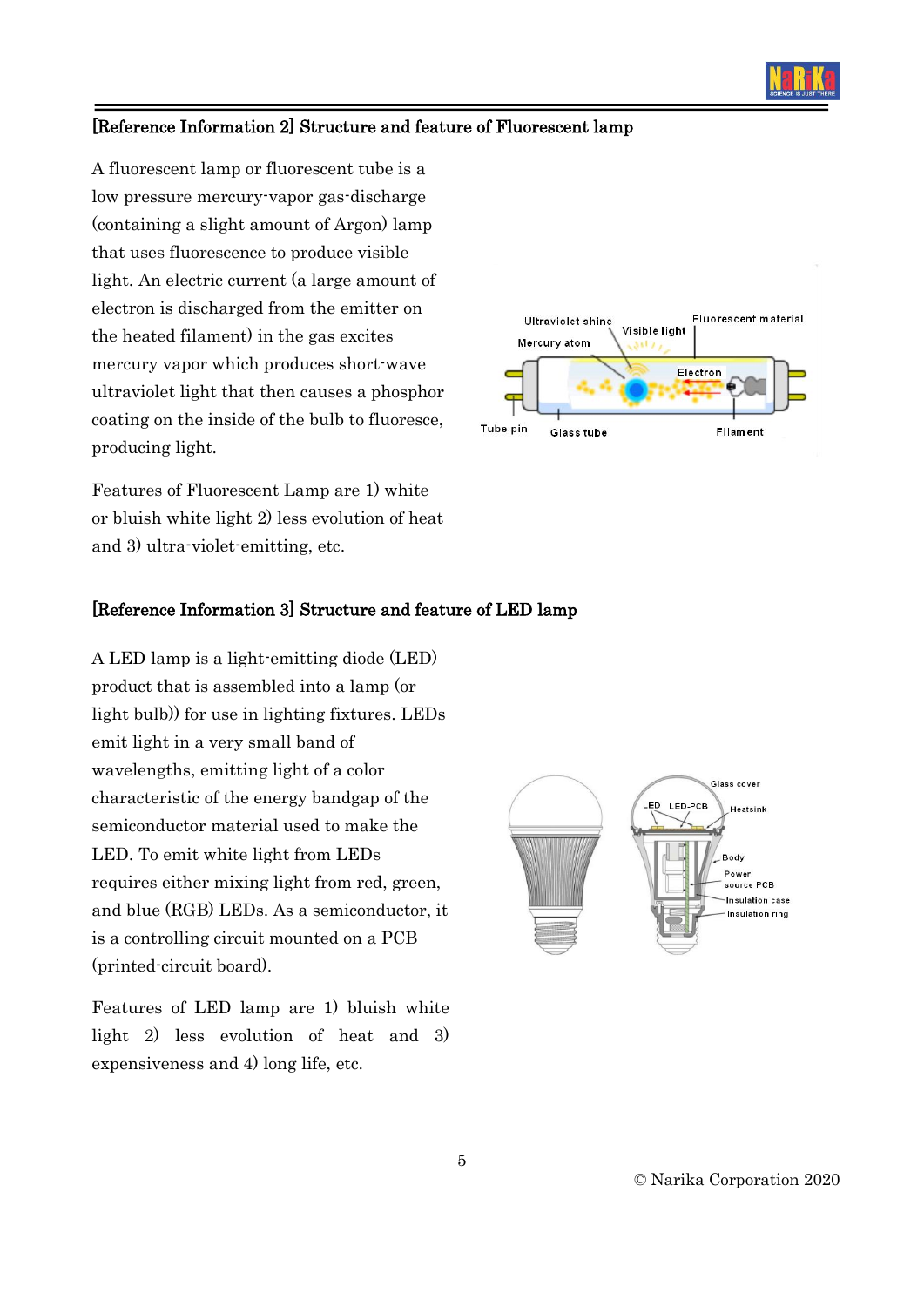

### [Reference Information 4] Comparing each type of lamps

| Type of lamps           | Incandescent | Fluorescent | I FD       |
|-------------------------|--------------|-------------|------------|
| Consumer price          |              |             |            |
| Power consumption       | 60W          | 12W         | 9W         |
| <b>Brightness</b>       | 60W          | 60W         | 60W        |
| <b>Product Lifetime</b> | Max 2000 Hr. | 6000 Hr.    | 40,000 Hr. |

\* Teachers should emphasize to the students about the inverse correlation between "Power consumption" and "Product Lifetime".

\* Fill the actual consumer prices at your country in the "Consumer price" field.

### 5. [Demonstration] Light lamps with GENECON DUE

Now we understand that around us are many types of lights, like incandescent light, fluorescent lamp, LED light and others being used. Here, the teacher lights up incandescent light bulb, fluorescent lamp and LED bulb by using GENECON DUE.

GENECON DUE belongs, same as GENECON V3, to the Genecon family of products. We have used GENECON V3 before. GENECON DUE can generate 4 times electricity i.e. 12V compared to 3V of GENECON V3. It is a hand-held power generator to generate higher voltage compared to GENECON V3.



#### 1. Experiment (Demonstration)

1. Connect red and black colored clips of Genecon DUE to the terminals on the Genecon Light Box.

- 2. Turn the switch on Genecon Light Box to the position of Incandescent lamp.
- 3. Start turning the handle of the GENECON DUE.
- 4. Confirm the light of incandescent lamp. Write down what you saw (intensity, color

6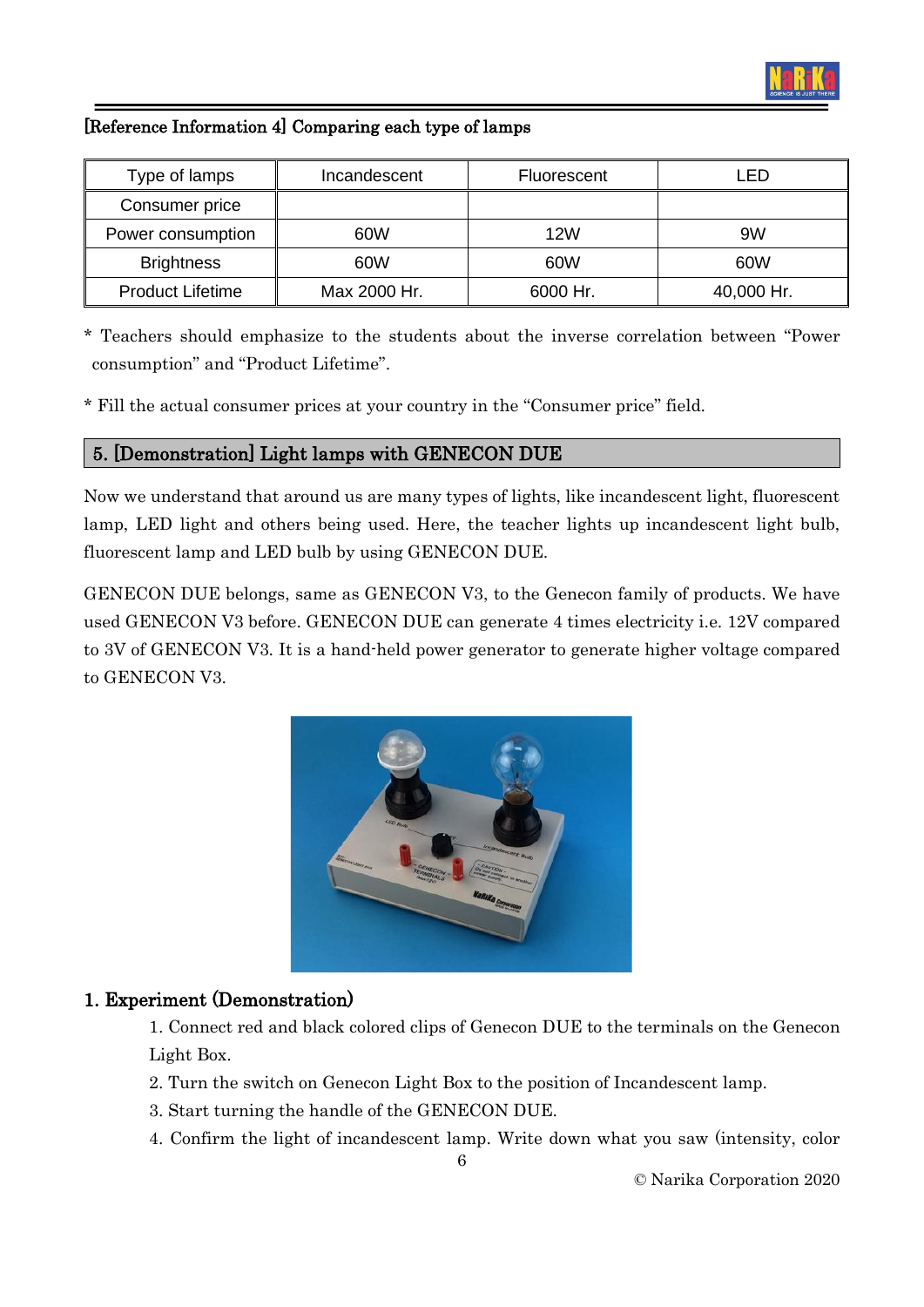

and other things) into the Experiment result section.

5. Stop turning the handle of GENECON DUE.

6. Turn the switch on GENECON Light Box to the position of LED Bulb.

7. Start turning the handle of the GENECON DUE.

 8. Confirm the light of LED bulb. Write down what you saw (intensity, color and other things) into the Experiment result section.



# 2. Experiment result

Table 1 (use numbers  $1~3$ , where 1 is the best, 2 is worse, 3 is the worst)

|                                                      | Incandescent lamp | LED lamp |
|------------------------------------------------------|-------------------|----------|
| 1. Sort the brightness by order                      |                   |          |
| 2. Sort the lightness of turning the handle by order |                   |          |
| 3. Sort the speed of turning handle by order         |                   |          |

3) Discussion about the experiment

# Q1. Which lamp was brightest of all? And why do you think was that, write down your thoughts.

The answer should be "LED lamp was lit brightest.", "LED lamp was bright while the filament of incandescent lamp only turned slightly red."

Those students who can focus on the different of handle turning speed and/or who well understand the difference of each lamp may mention "LED lamp was lit brightest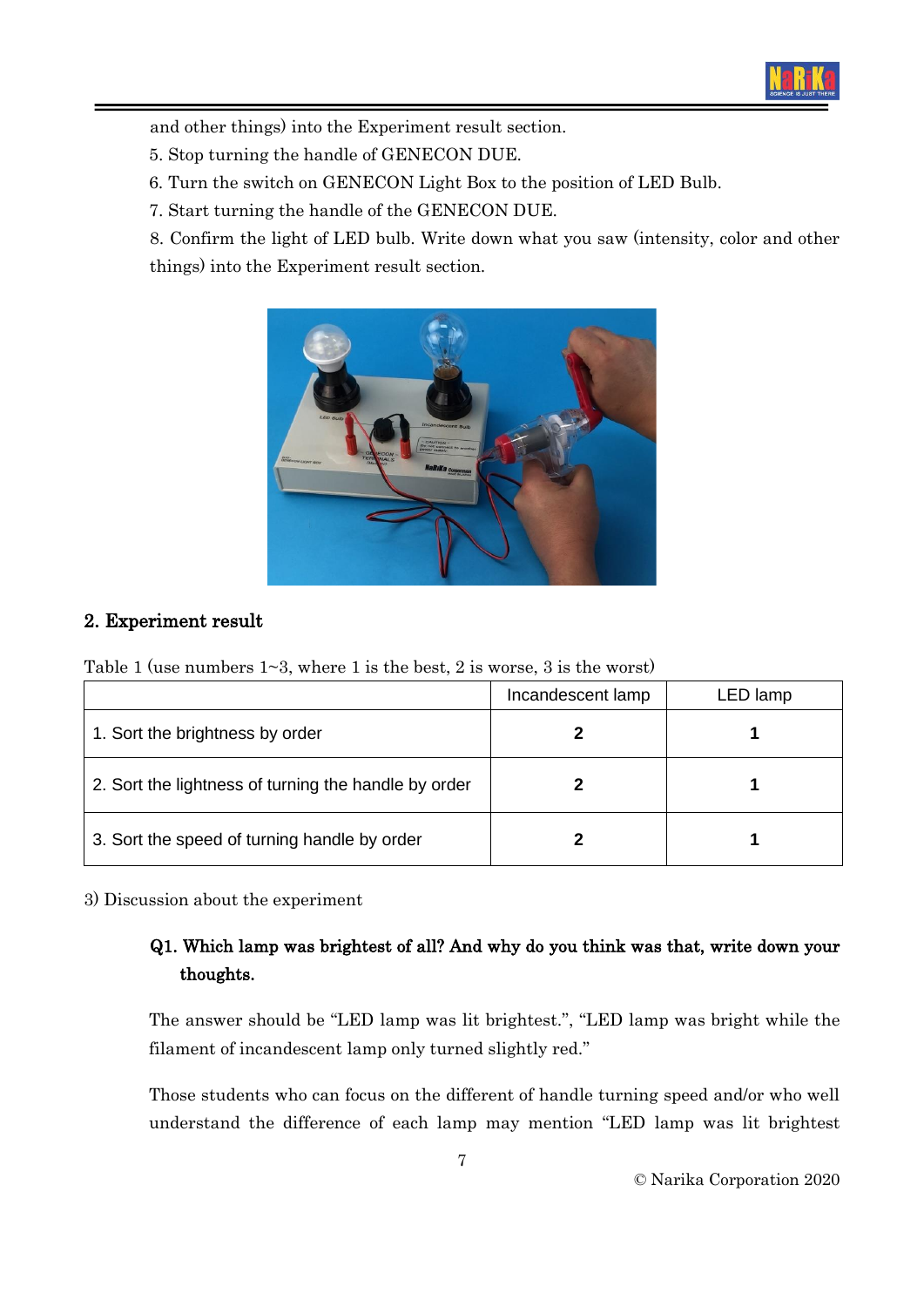

because the speed of turning handle was fastest, or, because the energy consumption of LED is lowest."

# Q2. Which bulb was the darkest of all? And why do you think was that, write down your thoughts.

Most of the answers would be as simple as something like "Incandescent lamp was darkest."

Those students who can focus on the different of handle turning heaviness and/or who well understand the difference of each lamp may mention "Lighting incandescent lamp was heaviest work because the energy consumption of incandescent lamp is highest."

# Q3. Why heaviness of (difficulty in turning) the handle differs? Write down your thoughts.

Tough question for students. Even though some students can describe none, teachers should urge students to feel free to describe no matter what they have come up with.

Heaviness of the handle would differ depending on the different amount of the "current" needed for lighting each type of lamps. The handle becomes heavier when supplying more "current". Also, "operating voltage" can only be obtained by turning handle with a certain speed. This makes us feel the handle even heavier by turning the handle that has already become heavy enough.

# Q4. Why speed of turning the handle is different? Write down your thoughts.

Tough question for students. Even though some students can describe none, teachers should urge students to feel free to describe no matter what they have come up with.

Heaviness of the handle would differ depending on the different amount of the "current" needed for lighting each type of lamps. The handle becomes less heavy when turning the handle for lighting LED that needs less "current". Also, high "operating voltage" has to be obtained by turning the light handle with high speed. This makes us feel the handle turning even faster.

Teachers indicate students that electricity can be obtained through the energy conversion mentioned below.

[1] Operate (Turn the handle of) a generator by Kinetic energy (student's physical arm force). [2] The generator converts the Kinetic energy to Electric energy.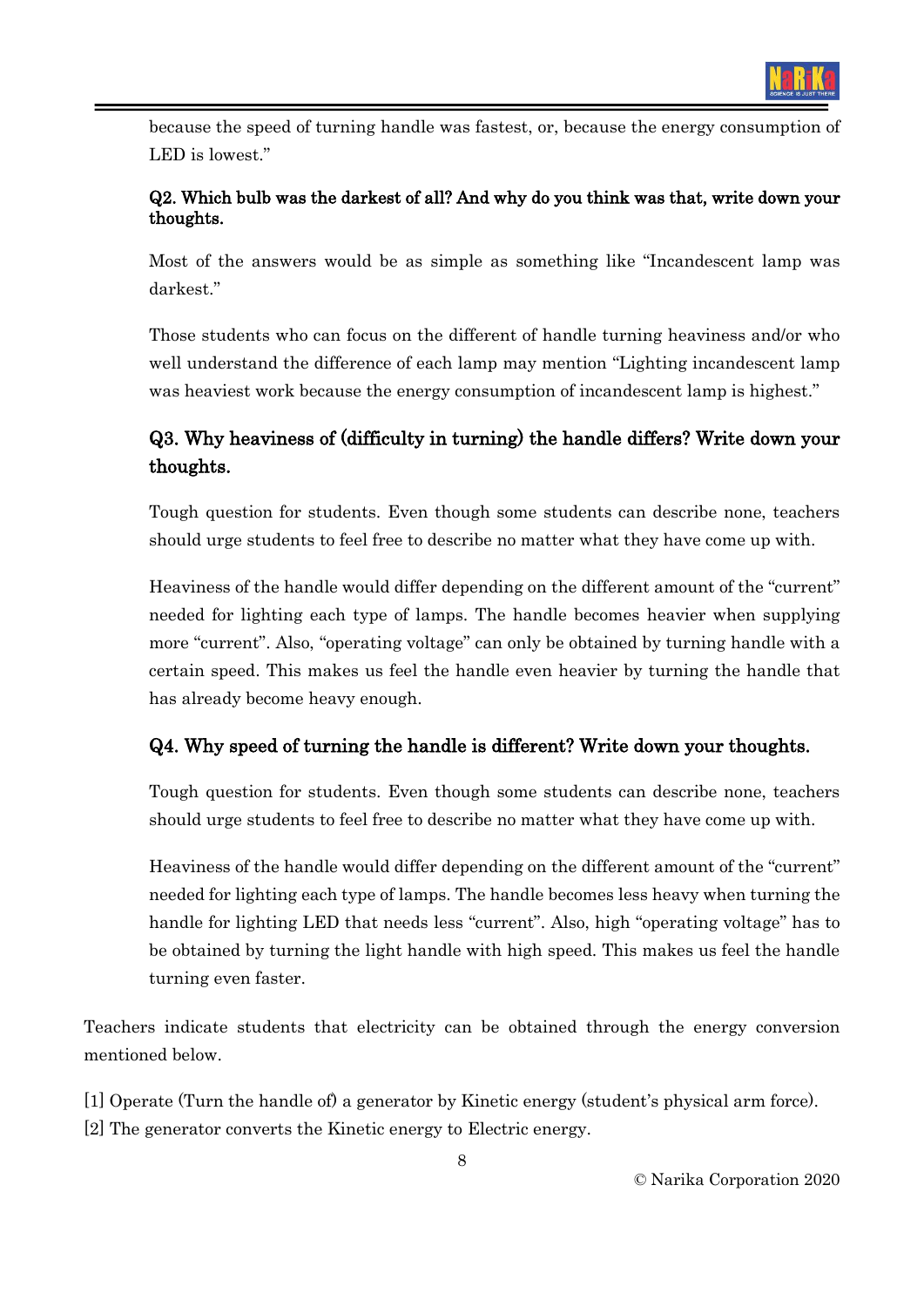

[3] Lamp(s) converts the Electric energy to Light and/or Thermal energy.

Electric energy can be converted to various energy including Light, Thermal or Sound energy, which means lamps, air conditioners, radios and TVs are operated by Electric energy.

Be aware that larger demand for electricity means larger demand for Kinetic energy. Experiment of turning an incandescent lamp for one minute will be a good way of making sense that enormous workload is needed to generate enough power by using GENECON DUE.

#### 6. [Demonstration] Which one is generator, which one is motor?

#### 1. Energy Conversion

In this unit, we would like to have consistency in the wording of "Kinetic energy", while it is sometimes called as "Mechanical energy". Prior to students experiment, be sure to light a miniature bulb by using GENECON V3 in order to remind them about aforementioned energy conversion.

In previous experiment with lighting up electric lights, where we were lighting up incandescent bulb, fluorescent bulb and LED bulb, recall if you felt that the Genecon handle was heavy or if you felt that the GENECON handle was light.

By everyone's work of turning the handle, through the handle, you let the generator (in the

GENECON) do its work, therefore electricity was created. And then, generated electricity was transferred through the cables and did work in the form of lighting up each of the electric lights.

Also, during the experiment with GENECON V3 and lighting up bulbs, kinetic energy you created when you were turning the handle was conversed in GENECON V3 to electricity and in the bulb was conversed again into light energy in the light bulb.





Furthermore, electric energy can be conversed not only into light energy, but as well into heat, sound and other types. It can be said that electric energy is very beneficial because it can be converted into various forms of energy.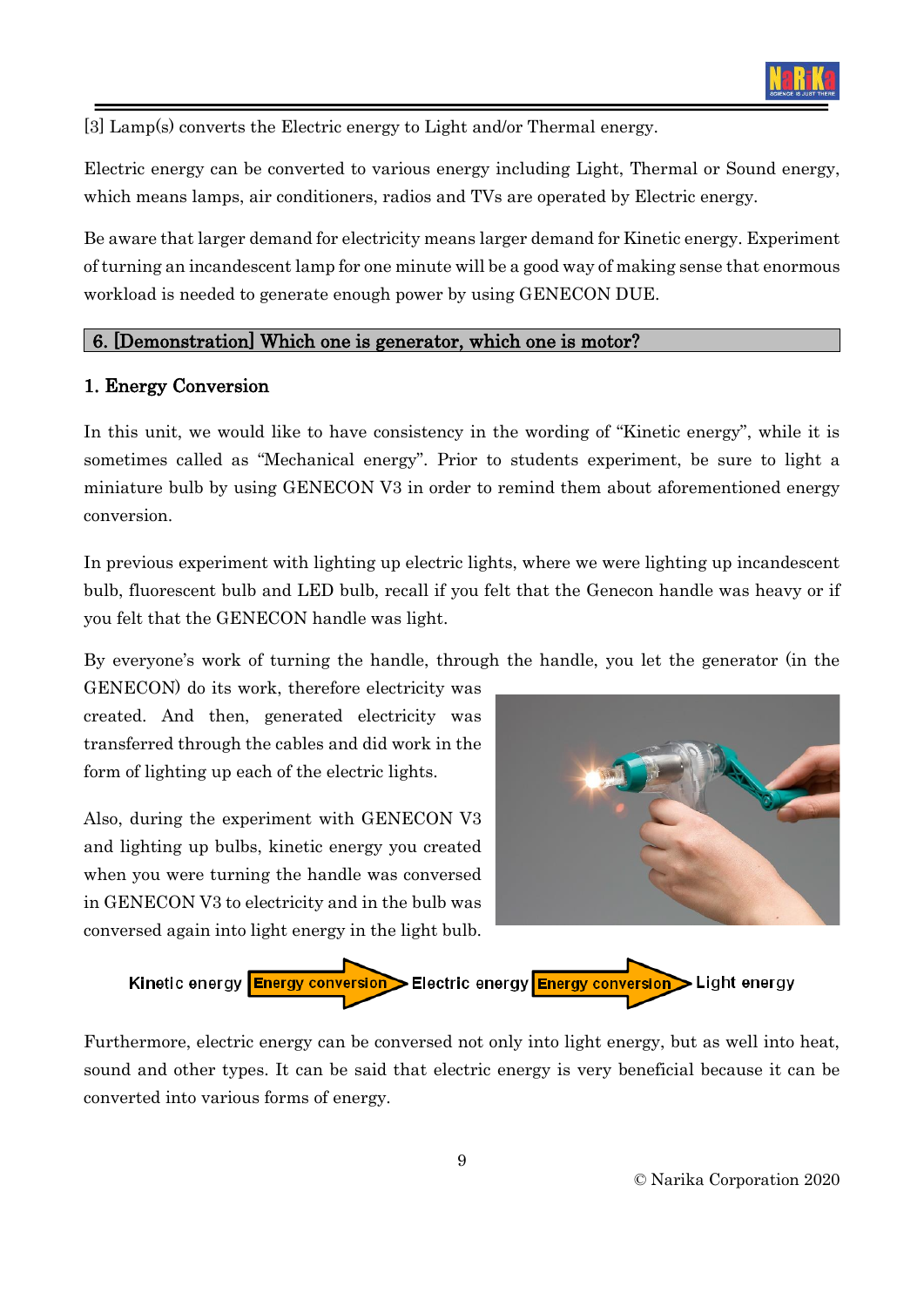

#### 2. Generator and Motor

1. Experiment with two pieces of GENECON V3

1) Make pairs of two persons. This experiment is done in pairs.

2) Connect two GENECON V3 together, red clip with red clip and black clip with black clip (as shown on the right figure)

3) Pair will hold in their hands one GENECON V3 for each.

4) One person starts to turn the handle of GENECON V3. The other one observes what happens with handle of the 2nd GENECON V3 (at the other side).

5) Further, change the person who was rotating the handle and the other one again observes what will happen.



Connect red - red, black - black



Rotate one handle



Rotate the other handle

2. Experiment result

Depending on the results of experiment, draw arrows  $(\rightarrow)$  bellow.

a) When the handle of the Genecon V3 on the right is turned:

b) When the handle of the Genecon V3 on the left was turning:

Be aware that handle of the "motor" would turn the other way round if the direction of turning handle of "generator" is changed.

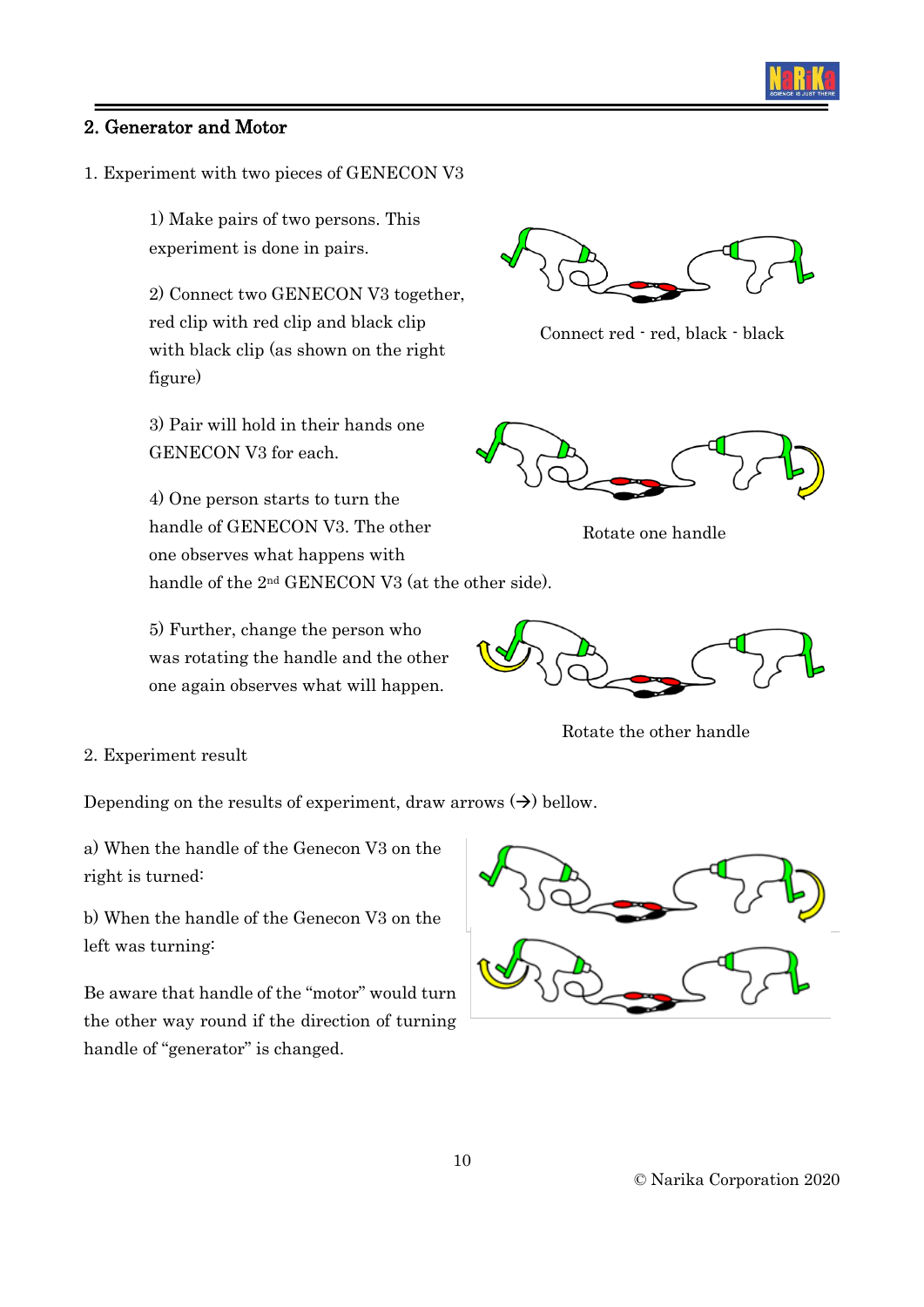

# Q1. After observing results of this experiment, please explain correlation between generator and motor.

One of the paired GEMECONs, of which handle is turned, would work as a "Generator", while the other Genecon would work as a "Motor". And, the "Motor" and "Generator" are identical to each other.

Some students may not figure out this at first, but make sure they have a good understanding that "Motor" and "Generator" are identical to each other.

# Q2. Please write any other comments or things you have noticed.

Students should realize that.

1) The "Motor" GENECON turns less compared to the other one (the "Generator" Genecon).

2) The "Generator" GENECON's handle seems to rotate slower than the other one (the "Motor" Genecon).